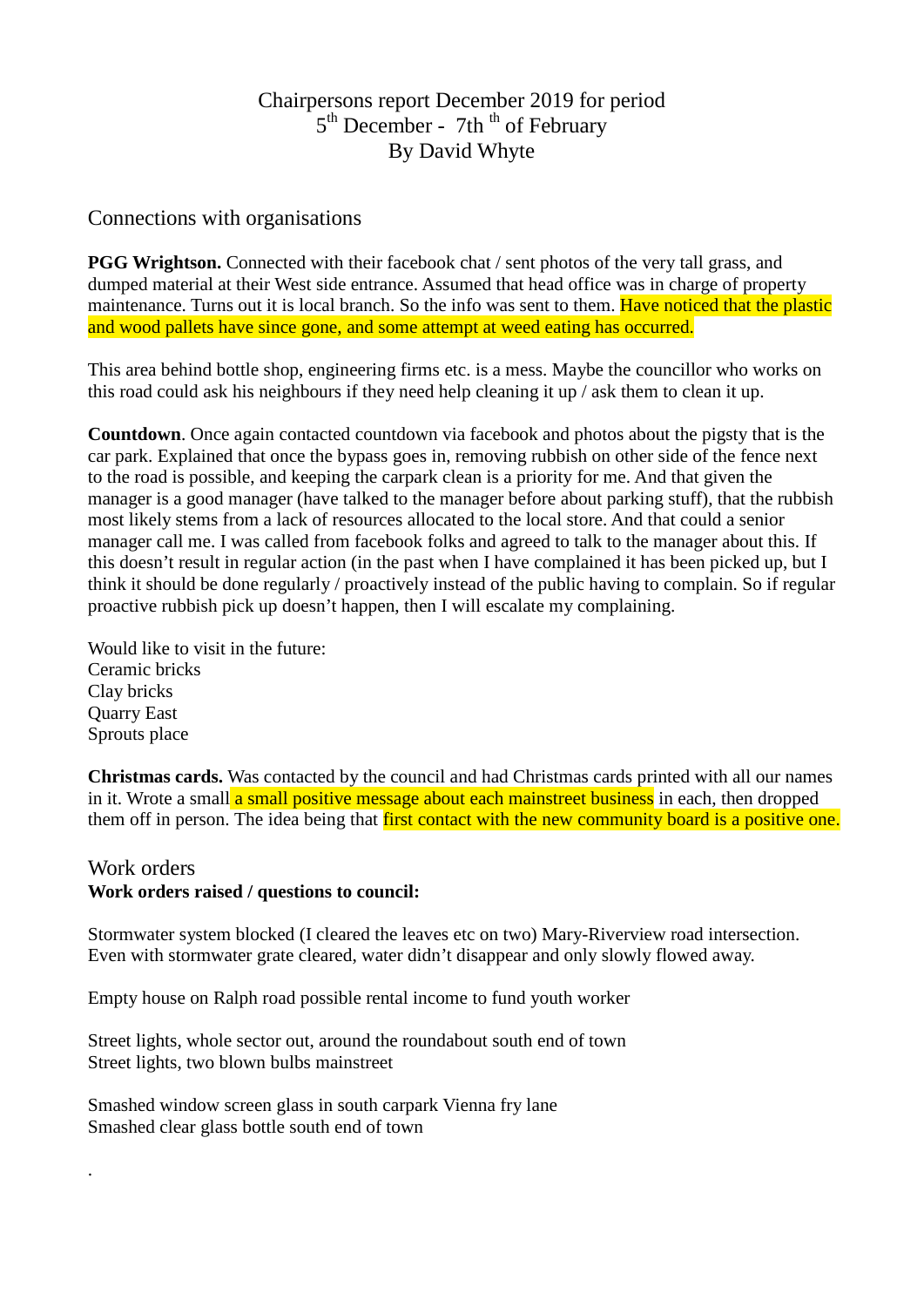Raised **oak tree around lake as possible protected tree**. The one close to the Gardens of the World, and it has as sign about its history and who planted it. It is on DOC land, so has some level of protection already. Protected trees can only be added with a district plan submission. Thus this could have been done as part of the PDP process, but now is to late. I don't know when the next opportunity to do this will be.

Raised a complaint about **lack of comm's,** when a Huntly resident was pushed back about a new no dumping sign, due to central govt legislation change to increase fine limits for dumping rubbish. WDC stated no new signs until legislation goes through. The resident asked for when this would be, and a year later had not heard. A WDC employee called me, apologised and stated signs would soon be going up. The residant should also be contacted.

**Changed a policy at council**. Again coming from a resident and his online discussion. The policy was for WDC employees and contractors they were not to pick up dumped rubbish or litter instead report it, so that rubbish could be assessed by team that goes through it for bills etc. To try and track down the person's responsible. However I was able to successfully convince WDC that for litter that the policy should be for employees and contractors to pick this up, since a beer bottle and other such litter isn't going to have any information that could lead to charging for litter. This was accepted and I was contacted by the Solid Waste Team leader

Talked to a **park planner** about plans for the walking area opposite countdown / next to bridge. There are currently no long term plans for this area, as other areas are going to be worked on first. So there is a clean slate so to speak about community board engaging. The key technical challenge was, and is, the significant changes in water level and what plants can handle this.

Also discovered that a new person has come onto the parks team as Community Venues and Events team leader. To engage with the community and to encourage the local community getting involved in the local parks. She can cover things like H  $\&$  S and work to get things going. So this is a helpful contact for any community project (river walk, fitness stations etc)

At the WDC meeting about community boards, connected with a person from Ng and she is involved in Trust Waikato. Trust Waikato have a significant grant budget, (millions) and may be a contact for projects.

Connected with some WDC employee about litter SH1 edge north / south of Huntly, and **having NZTA remove the litter it as part of hand over**. This has been added to the negotiation list. WDC and NZTA are negotiating regarding what standard the road should be passed over to WDC in. This hand over will take place mid 2020.

Prompted the engagement about what to plant in area trees removed next to SH1 opp Countdown

**Transit / NZTA litter northern parts of Huntly.** Have noticed areas where the ditches / road verges are sprayed instead of mown or left as green strip, that the litter looks really bad. The litter isn't hidden by the green growth. The lack of grass in the sprayed area will result in loss of carbon, so the soil shrinking and previously buried litter rising to the surface, and I think that the paper doesn't degrade as quickly in the sprayed areas. So have raised work orders for three areas north huntly and will see where that goes. If this is a positive result, will raise for South huntly roadsides.

An employee got back in touch with me. They don't do any work on the SH over the holiday season (ending  $6<sup>th</sup>$  Jan). And jobs like these are conditional on other urgent work not consuming the hours. They are also working on proactive litter removal, but I doubt the change will occur before the bypass opens.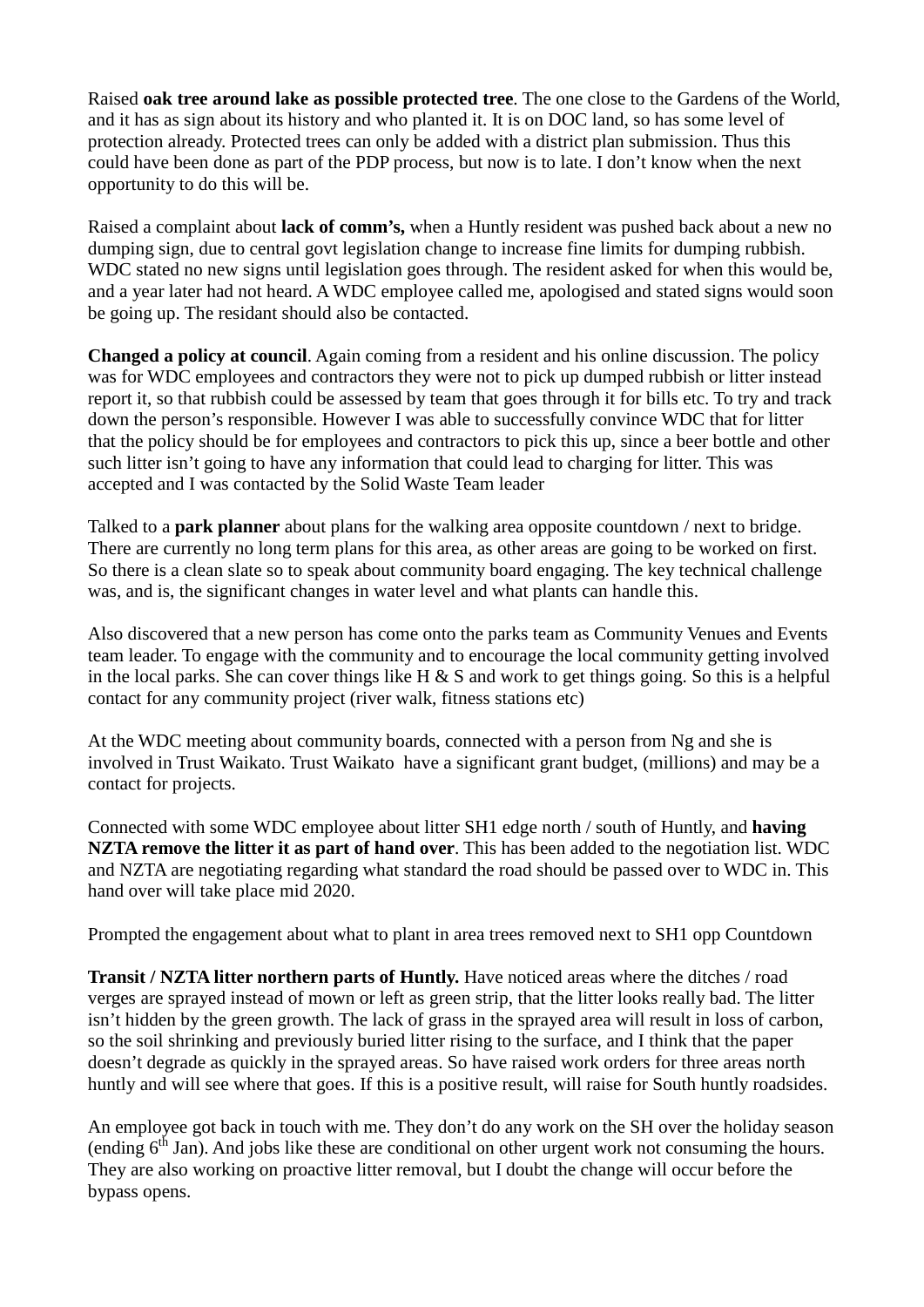Contacted **Regional Council to spray out weeds** behind the **northern parking area** (44 mainstreet) and also going south from there to include behind K-Beez. Job allocated to a person

Raised work order for **blocked gutter on civic centre** (overflowing instead of going down drainpipe). Got call back, to make sure it wasn't just high volume rain event. But looks like been going on for some time.

Raised before Christmas that a large sector of lights were out on the mainstreet, clustered around the south roundabout. Indicating to me would be a fuse or other issue. Still out ?? need to check

Raised two blown light bulbs at the north end of town.

Glass in carpark and footpath

### Community Liaison

Connected with a police person, about shoplift at super liquor with info about ID of young males, as suggested on the page.

New facebook group has set up called **Motorbike Madnes**s specifically to upload videos and photos of bikers and to encourage others to do so. Thus this information can be feed to the police and hopefully bikes removed from the community. Have emailed the police about this group.

Also forwarded high quality footage of a biker to a police person, from a community member (via a HCB member). This should give an ID.

After facebook conversation, connected with a residant **of Renown** about a 20 year issue she has had with storm water. It was clear from the facebook discussion in the Huntly group that she had made a concerted effort to connected with the council about this issue, multiple times. Thus I agreed to help her. Didn't realize until facebook chat and getting details from her that she wasn't a Huntly township resident. But figured I was in to deep to back out. A very positive outcome. Council made contact with her. And supposedly in March-April going to replace stormwater piping and hopeful solve the issue.

Attended **Christmas in the Park** with chair hat on, and fronted on stage with other community board members. Talked again to a new Huntly resistant who is setting up a couple of doors down from the old building on SH1. He is involved in new marketing team, which I need to find more about.

**Water quality**. There was complaints on the facebook group about Huntly water quality in January. My gut feel told me it was a beat up the council session rather than a specific problem. So said raise a CRM with the council (gave details how to) if you don't you are part of the problem. Pleased that Very pleased to be proactively called by the council about the last time a formal complaint was made, 4+ weeks before. So confirming that it wasn't a specific issue. Discussed with staff member about showing pipes with scale as part of a display / video to explain why Huntly sometimes has bouts of murky water.

Water quality, how do we improve impression in Huntly. Raised with someone from comm's and someone else (I think) will get back to me in due course.

Council meetings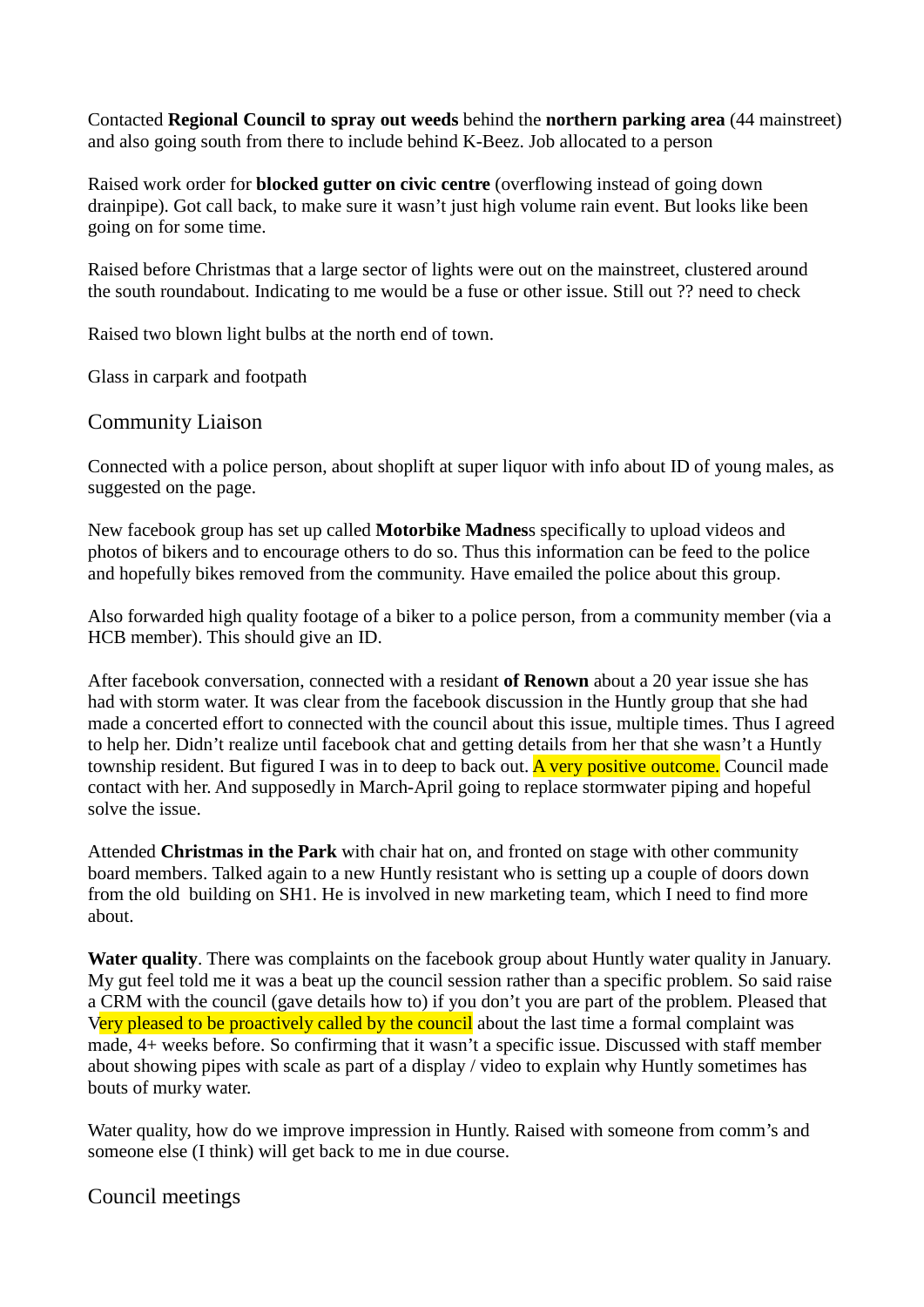Attended training  $5<sup>th</sup>$  December

Report from **Infrastructure Committee** December 2019 with relevant Huntly information • CCTV (supposedly) going live in March, which is different to February which was my previous understanding.

• \$160k allocated to Huntly War Memorial Hall, for further work and resources. The earthquake score of the Hall is currently 35, with minimum standard for a buildings us is 33, with recommended level being 66. My take from this is that by implication earthquake strengthening work is likely to be required sometime soon.

• Railway Station and park and ride. Negotiation ongoing with kiwi rail for lease of land for station and associated stuff. Capital costs are being estimated and negotiations between NZTA regarding costs is ongoing.



**Huntly Grandstand Roof** 

Huntly Grandstand Roof Replacement (Expected completion June 2020) Contract 18/242 is out to public tender closing on 9 December at 2.00pm. Expected award date is 23 December. The Contract period is six weeks and is to be completed by 31 June 2020.

The contract includes:

 $\triangleright$  Supply and install safety barriers/fencing to secure the site from unauthorised person's entering the work site.

 $\triangleright$  Supply, install and maintain safety scaffolding including a working platform for works at height and to provide associated documentation.

 $\triangleright$  Uplift and disposal of existing roofing material and spouting, and replace on a like-for-like basis.

Remove and reinstall or replace all tension wires to specifications.

 $\triangleright$  Corroded sections of structural steel to be replaced and protected from further corrosion. If the steel is sound sand or sandblast to remove corrosion, and prime with a zinc-rich primer.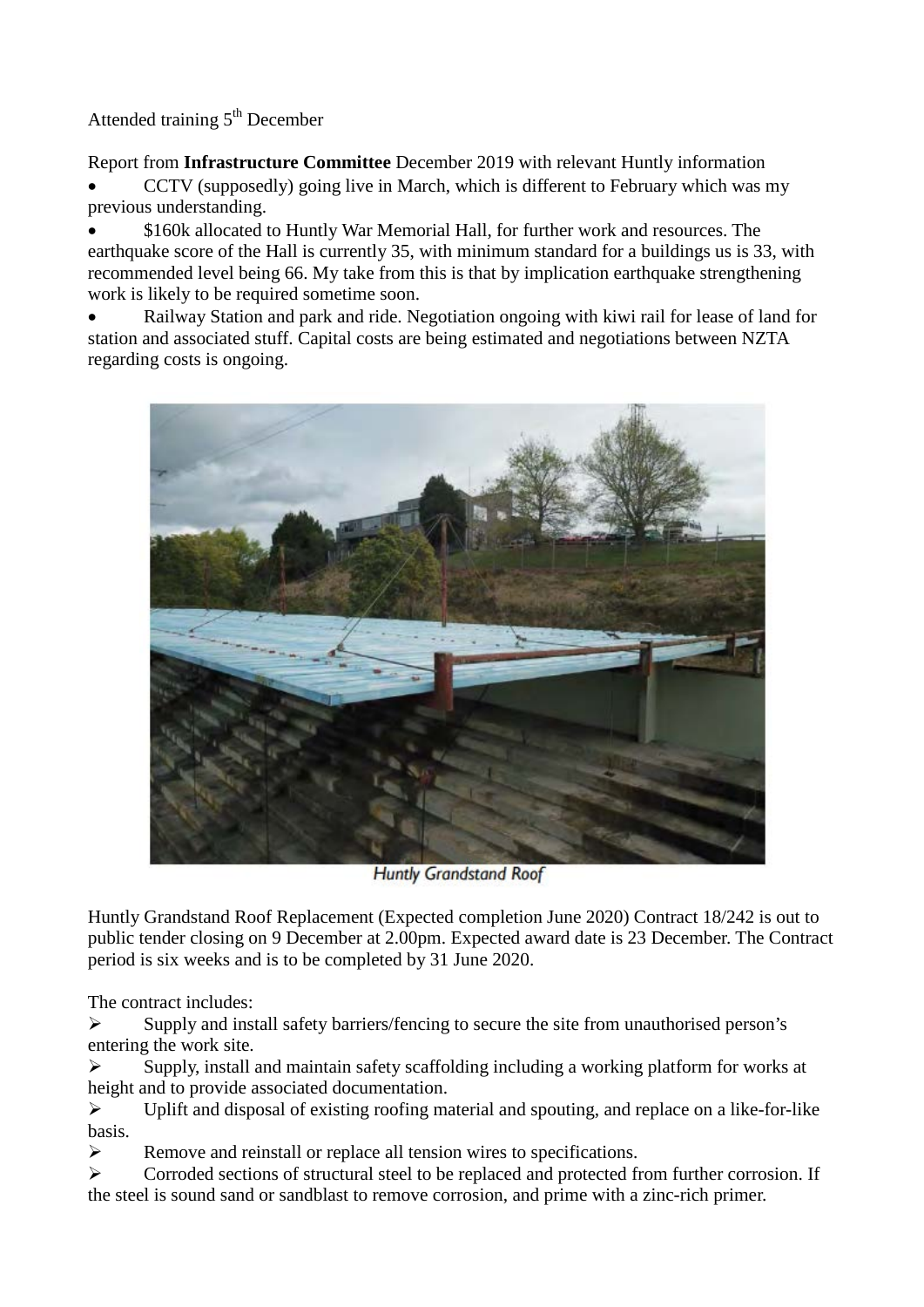$\triangleright$  Paint with at least two coats of acrylic paint

Council meeting January 2020. Items of interest for Huntly

Consents issued in Nov / Dec

• Huntly college (Ministry of Education). Moving building / block R onsite. (closer to the road if I have understood the information correctly).

• 163 Tregoweth Expand an existing transport depot by constructing an additional warehouse for the storage and distribution of furniture in the Rural Zone

Eastside Heights Limited. Multiple consents issued for subdivision for **38 lots, between 118** Riverview Road / 6 Waugh Lane.

• Liquor store at 4 Ralph Street, Application for Sale of Alcohol for an Off Licence on a site in the Business Zone pursuant to Section 100 of the Sale and Supply of Alcohol Act 2012. Approved (I think this means liquor licence was approved). And "Expand a liquor store in the Business Zone that fails landscaping and car parking provisions. ".

**Liquor licence – trebling of off licence selling space.** There has been a notification for a current off licence holder to triple their floor space. This is an issue as most of the liquor problems in Huntly come from off site consumption of liquor. Fortunately the police and the health board have objected. Totally gutted that the board missed this notification, since I would strongly oppose it. It was likely that the public notification was in The Waikato Times. And given they only have to run the notification once, and submission close a week later, it isn't a very effective way of notification.

Connected a team member from WDC who deals with liquor licencing to see if local boards could be automatically notified of licence applications so they could respond as they see fit. Staff are looking into advertising locations to maximise visibility etc. For liquor licenses, so hopefully something will work out.

Have discussed with council about community boards being included in the notification process. Since one add buried in the back of a daily newspaper is hardly public notification any more. Council staff are looking at other notification options.

KPI's for the Chief Executive (Gavin Ion)

3.3 Waikato District Alliance –Conduct a review of the Waikato District Alliance contractual relationship to assess if it has delivered on expectations, and recommend a future direction (extend/retender/ change contractual arrangement).

The progress has been:

 $\Box$  Work is underway on the review in preparation for next year's decision to extend or review the arrangement.

 $\Box$  This review is looking at all aspects of the current arrangement including **operational** performance, zero harm performance and cultural alignment to Council.

It would seem logical that the community / community board could have input into this, to highlight the lack of service by cyclic and civil results. Thus sent in my report.

> 2.3 Blueprints - Demonstrate that the Blueprints project aligns with the Council vision, that it will inform the 2020-2030 LTP process, and that it will be communicated with our community.

The progress has been:

 $\Box$  Blueprints is informing work on the Hamilton to Auckland corridor spatial planning work.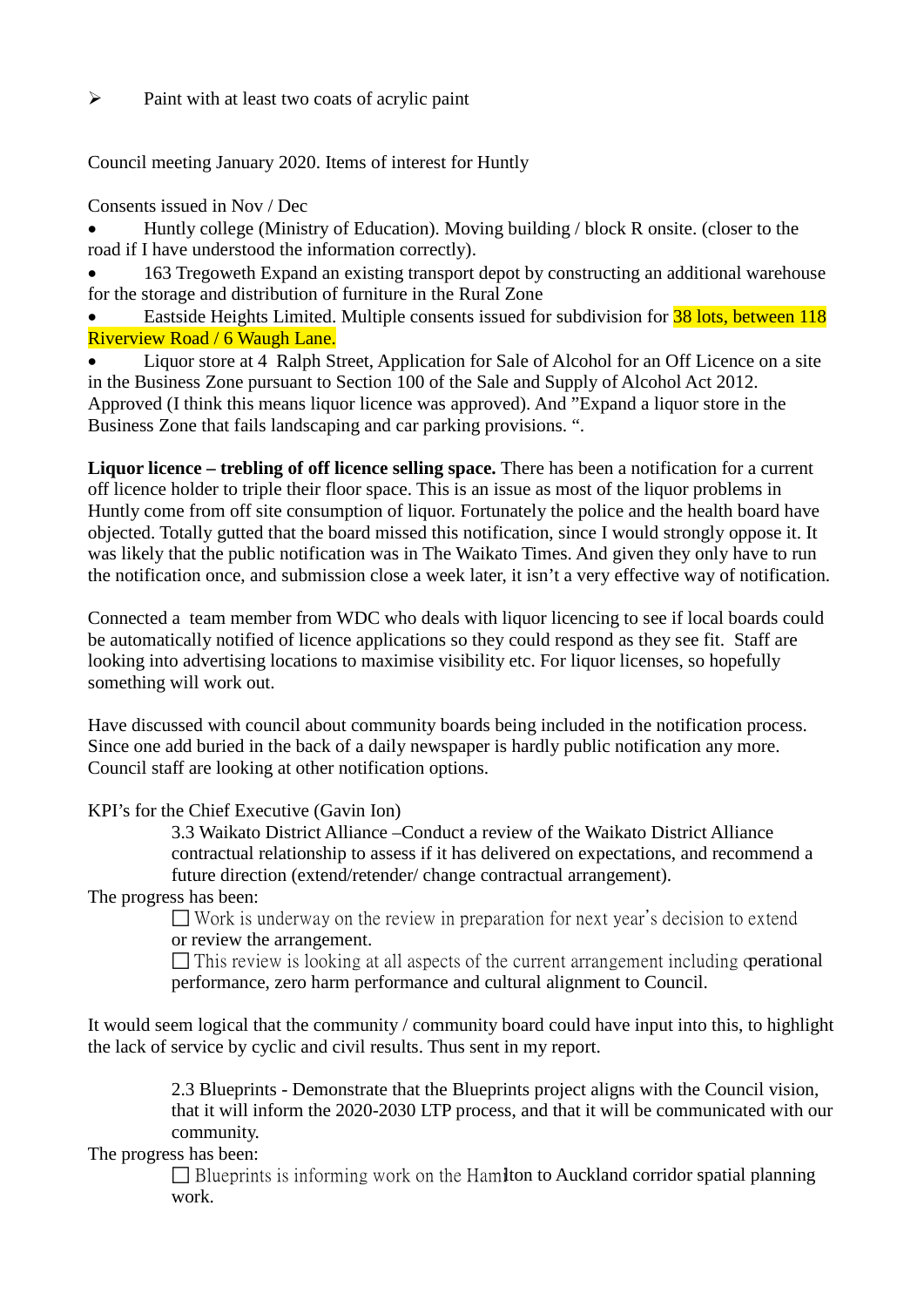$\Box$  When the LTP is put together the work from Blueprints will be factored into work plans.

 $\Box$  The recent Joint Management Agreement meeting with Waikato-Tainui highlighted the alignment between the Tribe's five year plan and Blueprints.

Therefore we should be very careful and proactive that the Huntly Blueprint accurately reflects the communities desires and aspirations.

Attended Strategy and Finance

Have also connected for the first time with the Chair's of:

- Te Kauwhata community committee, and attended one of their meetings
- Raglan Community Board
- Whatawhata Community Committee
- Tamahere Community Committee

And have continue connection with the chair, from Ngaruawahia.

There is general consensus that the chairs at least should meeting periodically to learn from each other in progress towards goals.

Things for March agenda (carrying forward until space on agenda)

- Street names
- Individual goals
- Boundary of Huntly ward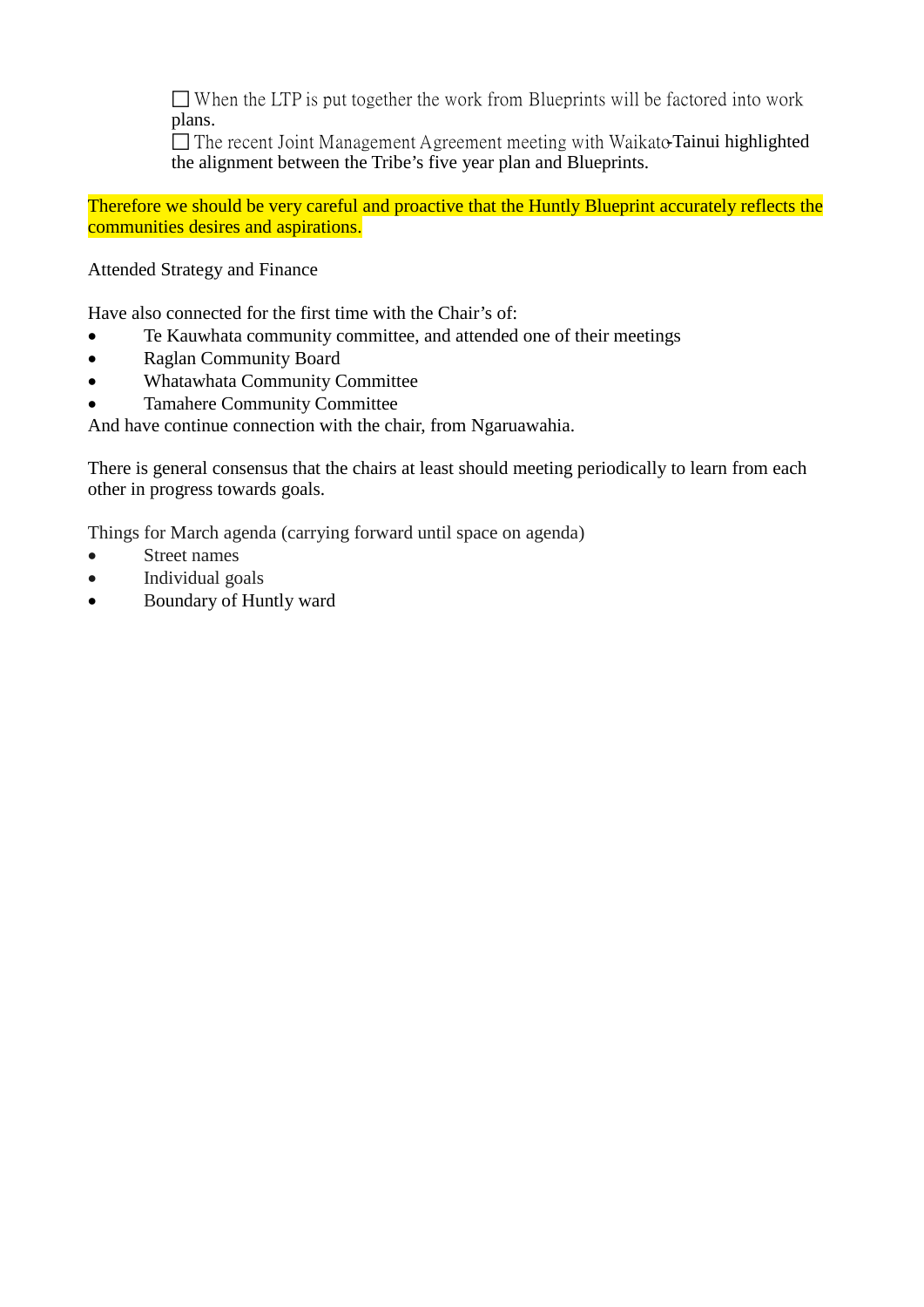Update February 2020. Have supplied this report to WDC. Given that the one of the Chief Executive KPI's is to review how the Waikato District Alliance service and if it "assess if it has delivered on expectations" I have forwarded a copy to his office. This has resulted in expected meetings.

Have also given a copy to some dude whose role and title I don't actually know, who is in the manger of many of the areas that are not performing well. I expect to be meeting with one of his team to work through the specifics.

I will continue to plug away at this, until at least something changes, so that when we put in CRM's we have a level of trust in the system that the job will actually be done.

> Analysis of CRM's raised by Chair of Huntly Community Board from 2019 20<sup>th</sup> December 2019

#### **Executive summary**

Out of ~70 CRM's raised, ones that were completed by both council and contractor, 55 could be inspected by the customer. Of these *33 were graded as a pass (60%) and 22 were graded as a fail (40%)*. This is clearly sub standard, and might be why some community boards focus on service request delivery.

The data was then sorted by contractor or responsible staff. Those contractors / staff that had more than three CRM's allocated to them were analysed for their success rate are redacted, but they had *100% or close to 100% success.* 

However another *crew had ~10% success rate and another had 40% success rate*. Clearly this is shocking.

#### **Full report:**

The head of HR supplied me with a print out of all the CRM's that I had created from January through to  $10^{th}$  of December 2019. This list contained approximately 70 CRM's. The ones that were classed as open were discarded from the analysis. Also those with no completed date were discarded, since one cannot judge the success of a job if it isn't supposed to be finished!

The list was then read, and notes made from from memory if the job was completed in the field. Also a check was done through the township checking on those jobs that results were unknown. Clearly not all jobs could be checked, so jobs where I was unable to confirm the end result were also discarded from the analysis.

This left a total of 55 jobs, of which 33 were graded as a pass (60%) and 22 were graded as a fail (40%). If we assume that my CRM's are approximately representative of general public's CRM's this goes a long way to explain why there is so focus at a community board level on getting CRM's completed. Since only 2 out of every 3 jobs logged actually get done.

This also helps explain the disconnect that the chair has personally observed between the council produced summary's that are presented to the boards, showing success rates of CRM closures. These council produced reports are generally very positive across the board for council success. If one was to rely on these reports, instead of physically checking job completion rates in the field, one would erroneously conclude that the council was doing a very good job with CRM's.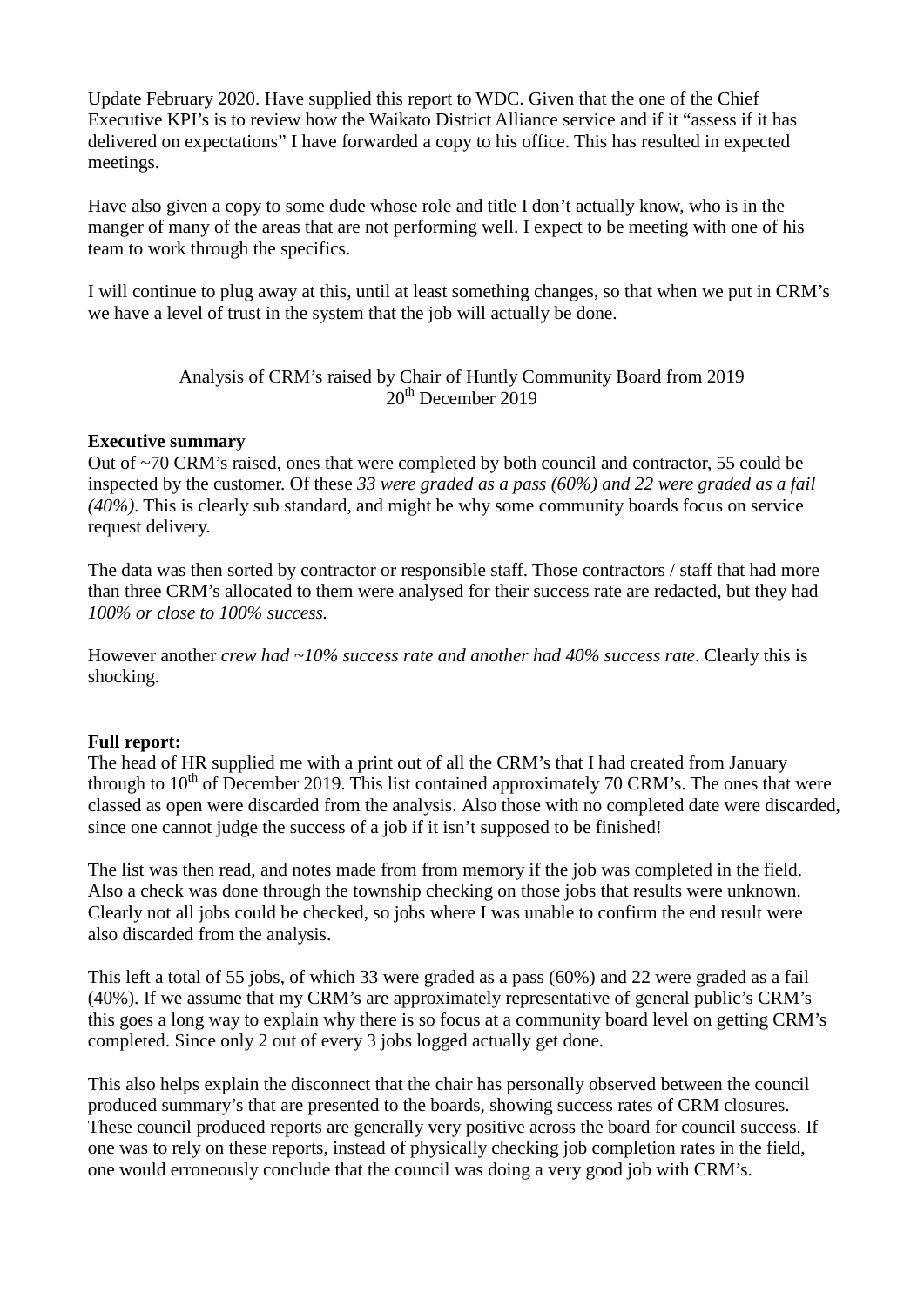The council summary included the Resolution and Responsible Staff data. This data was entered and sorted. Any contractor or staff that occurred 3 or more times, their company / team success rate was analysed. The total number of jobs, passed and failed, as well as the percentage, is included in the table. Obviously as the number of jobs increases the robustness of the pass / fail statistics improves. I have been told I must remove the names, so hence the table has been censored.

| <b>Pass</b>                 | Fail     | % Pass | $%$ fail |
|-----------------------------|----------|--------|----------|
|                             | 8        | 11.11  | 88.89    |
| $\mathcal{D}_{\mathcal{L}}$ | 3        | 40.00  | 60.00    |
| 6                           | 5        | 54.55  | 45.45    |
| 2.5                         | 1.5      | 62.50  | 37.50    |
| 2                           |          | 66.67  | 33.33    |
| 6.5                         | 0.5      | 92.86  | 7.14     |
| 3                           | $\theta$ | 100.00 | 0.00     |
| 4                           |          | 100.00 | 0.00     |
|                             |          |        |          |

| Table 1: Results broken down by contractor / responsible staff |  |  |
|----------------------------------------------------------------|--|--|
|----------------------------------------------------------------|--|--|

Comments on the table:

- *Team A.* This has a large number of total jobs (9), and thus is a robust statistic. It shows large, systemic issues. I would be very interested to know if they billed for the jobs 'completed' but not done in the field. It also raises questions around follow up by the council. Clearly they cannot be trusted to complete jobs raised by the council, so need regular, random and rigorous inspections in the field to confirm the work is actually done!
- *Team B*. This again is a terrible record. The success rate is no where near where it should be
- *Team C*. This is approx  $50 50$ , and was the highest number of jobs overall (11) so is unlikely to be a 'random' result. I did note that a noun was often in the comments, and I did wonder if there could have been further breakdown of the data, as I suspect these jobs were delegated and as such there could be areas that had high completions and conversely areas that had low completion. So further analysis would be wise before drawing a definite conclusion. However work is clearly required to increase the pass rate.
- *Team D*. The 0.5 data comes from where a solid attempt was made, but not fully completed. So wasn't a full fail, but wasn't a full pass either (there were 4 of the 55 that were divided this way, so not common).
- *Team E*. I was surprised that this wasn't a higher success rate. The 1 failure, was made up of 2, 0.5 data points. So each job logged was completed to some degree just not enough to give a full pass. As a customer I was happy with the results from this department, so would have not flagged it as an area for improvement, although clearly some improvement can be made.
- *Team F*, this would have been 100%, but a work order I raised about a stop sign, and keep left sign. They fixed the stop sign, and put a keep left sign on it. Where as I was meaning the keep left sign at the other end of the traffic light, which I thought was obvious. So one could argue that it was the person (me) who wrote out the CRM didn't make it clear enough. Lastly my experience with this team is that they have some amazingly quick turn around times often the next day which is very impressive.
- *Team G*, they will be pleased to see that result (as they should be)
- *Team H*. No surprises here. Have found the facebook group wonderful innovation. Have noticed they seem to do the job real quick, and overall very happy with this service.